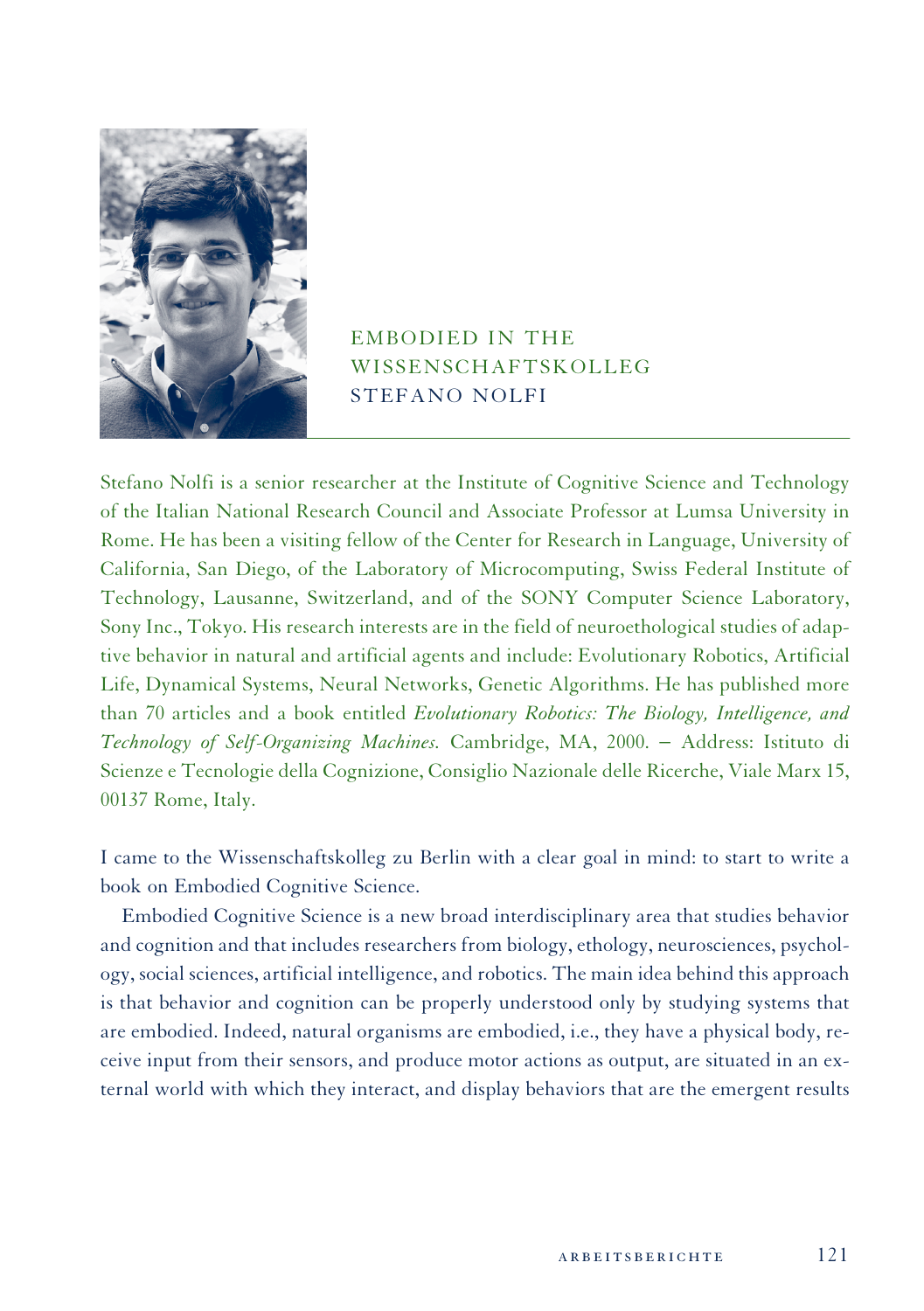of the fine-grained interactions between the organism, its body, and the environment. An important consequence of this view is that the nervous system, the body, and the environment of an organism constitutes a single system, i.e., that the three aspects are so intimately connected that a description of them in isolation would not ultimately tell us how organisms are able to behave as they do. Natural organisms are not just nervous systems living within a body and within an environment, their body and their nervous system has been shaped to take advantage of each other, of their interaction, and of the interaction with the social and physical environment.

This leaves people like me, who embraces this paradigm, with a heavy burden. We have to develop complete models, i.e., models that include a detailed description not only of the processing occurring in the nervous system, but also of the physical and sensory-motor structure of the body, of the physical structure of the environment, and of their interaction. The goal of course, is not to develop models that are as complex as the reality they aim at describing; we want simple but complete models, i.e., highly simplified models that, however, describe the body structure and the environment with the same level of detail as the nervous system.

From the perspective of my own work, this means identifying the rules of an evolutionary game that might allow a population of artificial organisms (robots) to adapt to their environment and to develop forms of behavior and cognition similar to those observed in natural organisms. In the past years, I played this game thousands of times, and I was able to evolve a zoo of artificial creatures. Some of them show interesting properties. But aside from that, I am looking for the right ingredients to put in my games. This means trying to identify which of the huge amount of data coming from biology and natural science are the key ingredients that might allow us to create forms of artificial life that share the same main underlying mechanisms with natural life.

I arrived in Berlin in May, and after sorting out few survival priorities (e.g. learning the magic word "bitte"), I pleasantly realized that I was in the right social and physical environment to start such an enterprise. I just had to exploit the right interactions.

In some cases, this happened spontaneously. In the informal meeting I had with Georg Striedter, Steve Simpson, and David Raubenheimer, I felt like we had known each other forever. It was not simply like singing the same song, but rather like playing in a jam session. Indeed, the emergent results of our interactions were extremely important for my enterprise. In other cases, the synchronization process took longer. It was just a matter of playing a little faster or slower, or maybe harder or softer, – you never know until you